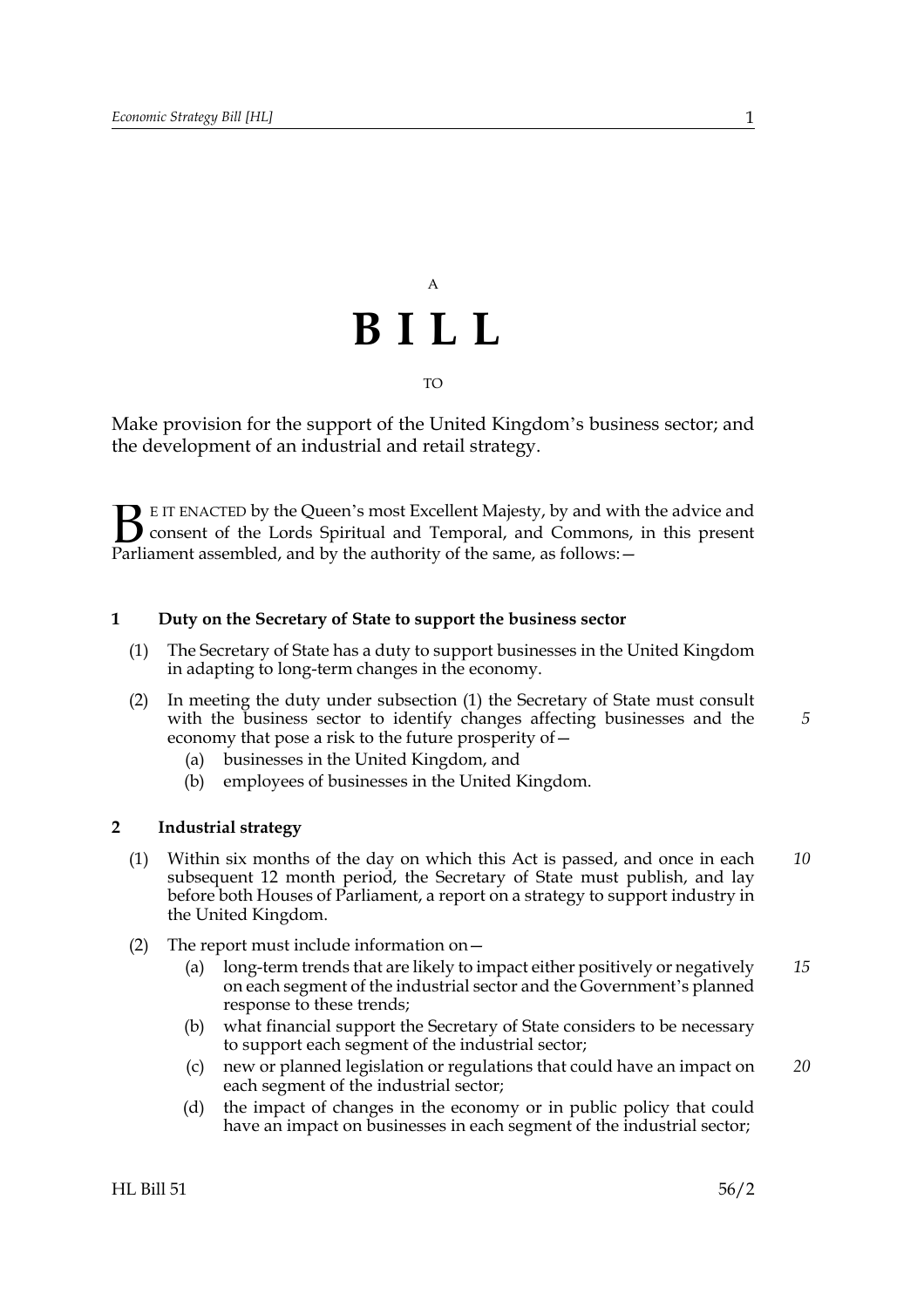(e) skills training within each segment of the industrial sector and the Government's planned response to any skills shortage identified.

#### **3 Retail strategy**

- (1) Within six months of the day on which this Act is passed, and once in each subsequent 12 month period, the Secretary of State must publish, and lay before both Houses of Parliament, a report on a strategy to support the retail sector in the United Kingdom.
- (2) The report must include information on—
	- (a) the impact of new technology and automation on the retail sector;
	- (b) changes in the—
		- (i) total number of people, and
		- (ii) percentage of people when compared to other business sectors, employed within the retail sector and the reasons for these changes;
	- (c) the competitiveness of the United Kingdom's retail sector in stores and online;
	- (d) the impact of taxation, in particular non-domestic rates, on the retail sector;
	- (e) training and development opportunities within the retail sector; and
	- (f) the skills that are required to ensure the competitiveness of the retail sector.

#### **4 Extent, commencement and short title**

- (1) This Act extends to the whole of the United Kingdom.
- (2) Sections 1 to 3 of this Act come into force on such a day as the Secretary of State may, by regulations made by statutory instrument, appoint.
- (3) This section comes into force on the day on which this Act is passed. *25*
- (4) This Act may be cited as the Economic Strategy Act 2016.

*10*

*5*

*15*

*20*